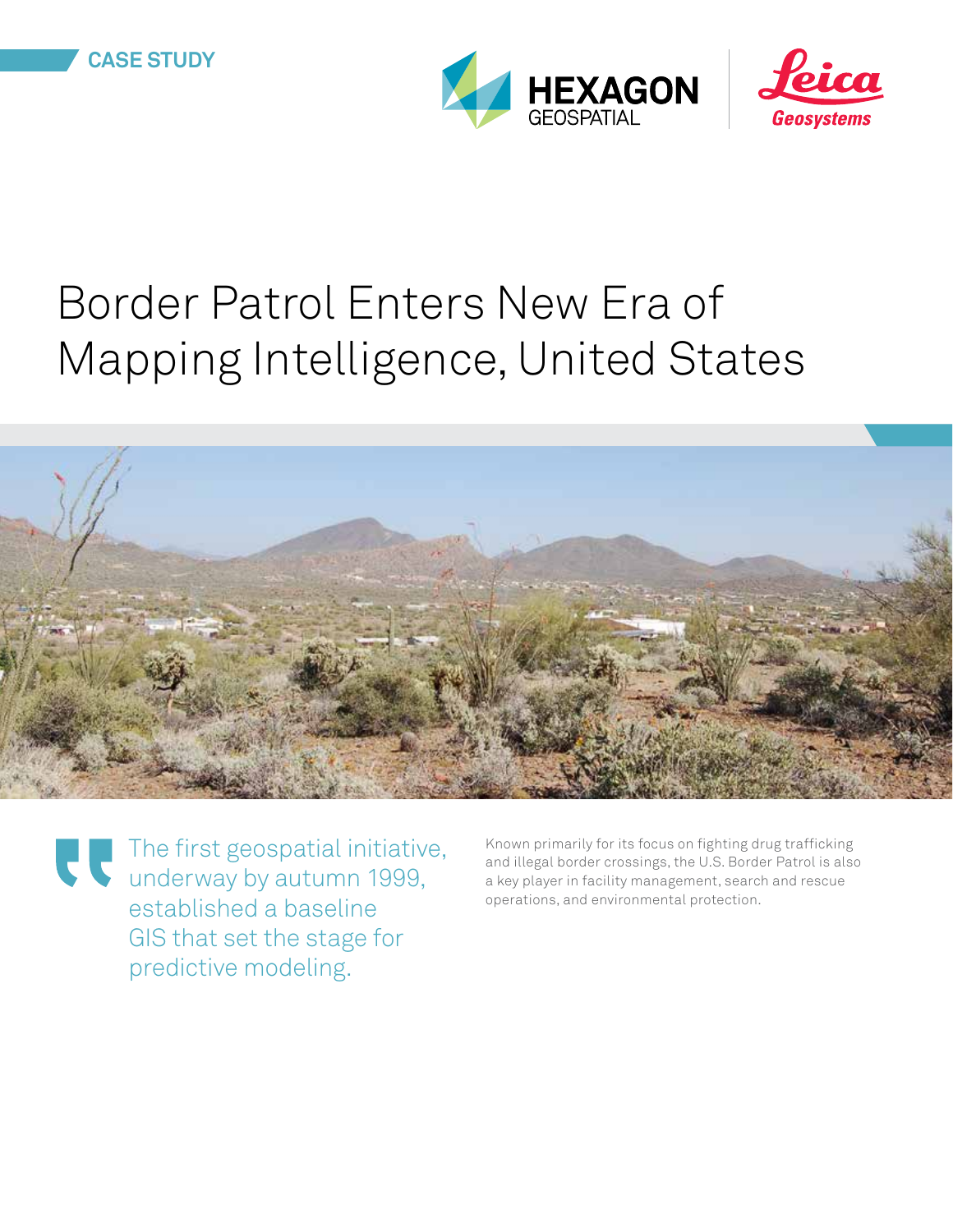# ERDAS IMAGINE software has given the U.S. Border Patrol full capabilities for processing raster data and the ability to build a new model for signature feature extraction.



US Border Patrol Agent Daniel Isenberg views Mexico in the distance. The Leica GPS antenna on the car was linked to a GPS unit in the car that in turn was linked to ERDAS IMAGINE. Using the GPS tool, the team was able to find its location on the imagery.

## **Modernization of the u.s. border patrol**

By the end of the 1990s, the agency had transformed from an under-funded, understaffed operation with inadequate resources, to an agency with over 2,000 agents, equipped with new information technology systems and geospatial tools. The modernization of the U.S. Border Patrol necessitated initiatives bringing together the potent mix of geographic imaging, geospatial information systems (GIS), global positioning systems (GPS), infrared aerial photography, and sophisticated sensors for recording activity along the border.

The introduction of geographic imaging into the agency's security efforts has changed the investigative paradigm and unleashed new possibilities for tracking and preventing border crossings by illegal immigrants and drug smugglers.

## **mapping the southern california border**

The first geospatial initiative, underway by autumn 1999, established a baseline GIS that set the stage for predictive modeling. Time and coordinate data related to border activity,

captured by sophisticated surveillance devices outfitted with seismic and infrared sensors, was warehoused in Esri®'s ArcView® GIS. Building on this, the patrol began working more closely with Intergraph® to integrate infrared aerial photos of approximately 100 miles of territory within San Diego County into the expanding GIS program.

Beginning in 2001, Leica Geosystems representatives accompanied U.S. Border Patrol and California Air National Guard into the field. During this field test, the Leica GS5+ Integrated Antennae was mounted on top of a truck, and a data stream was collected and immediately transferred to a laptop inside the truck, running ERDAS IMAGINE® software.

As the truck drove over the hilly terrain, through the complex network of trails and roads often used by illegal immigrants and drug smugglers, the exact position of the vehicle was captured by the Leica equipment, and then automatically displayed in ERDAS IMAGINE. As the truck drove along the road, an arrow followed its movement in a viewer loaded with a geo-rectified image of the area.

Once the validation was complete and an appropriate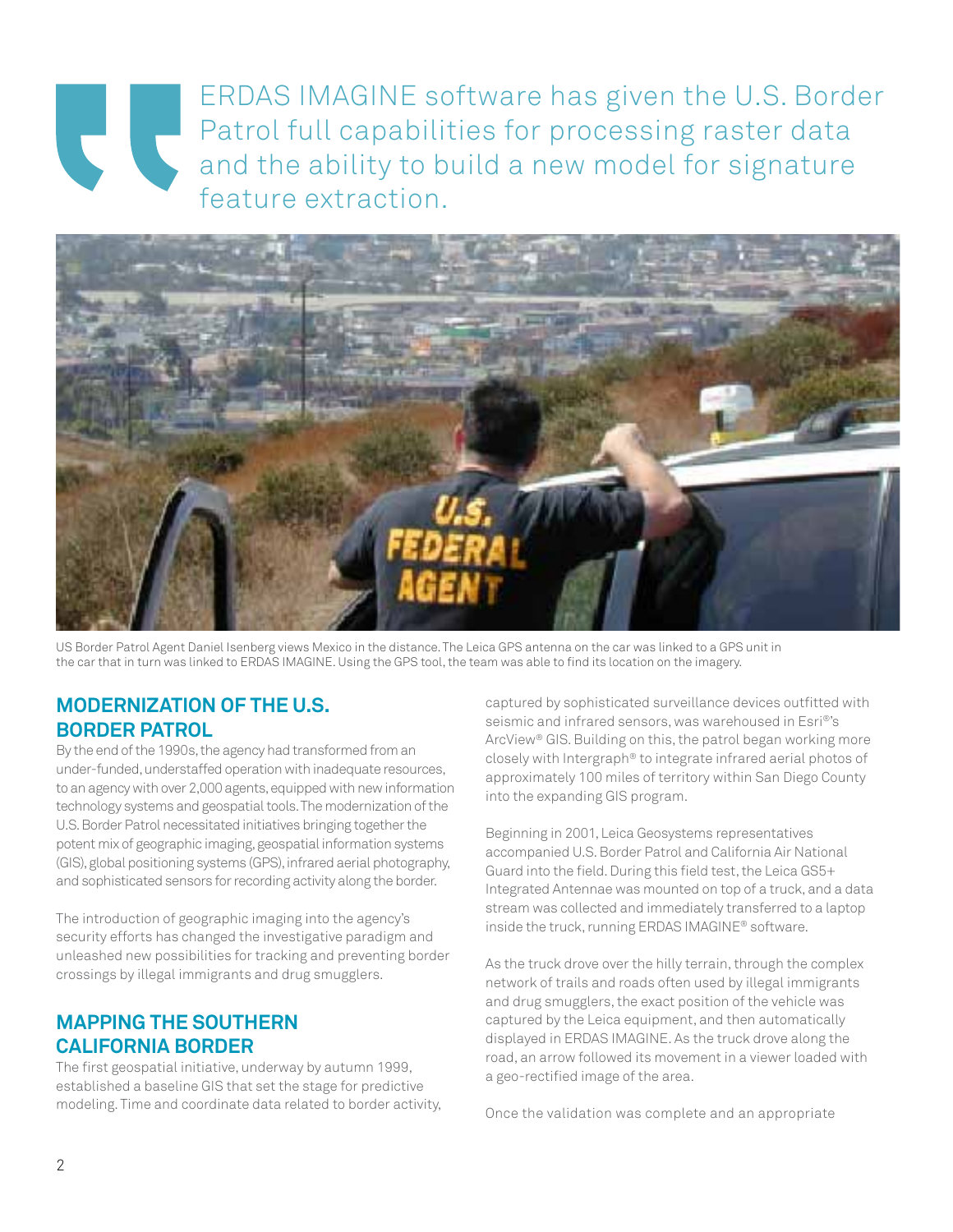

Greg Pendleton, Leica Geosystems, and US Border Patrol Agent Daniel Isenberg collect data along the Southern California border with Mexico.

location identified, Leica's VECTOR Rangefinder, GS5+ Integrated Antennae, and GS50 GPS system were used to survey and collect ground control points (GCPs). This process was challenging because of the confusing network of roads and trails and a lack of man-made objects. Sixty GCPs were collected, providing the validation points needed to orthorectify new infrared aerial imagery using LPS.

#### **IDENTIFYING TRAIL NETWORKS**

To help the patrol profile trail networks used by illegal immigrants and drug traffickers, San Diego State University (SDSU) used ERDAS IMAGINE to develop algorithms to specifically analyze the spectral characteristics of the bands within the infrared photos. SDSU researchers conducted the project through a NASA Affiliated Research Center (ARC),



Greg Pendleton, Leica Geosystems, GPS, is collecting a ground control point. US Border Patrol Agent Daniel Isenberg is assisting.

in conjunction with Blackhawk Helicopters of El Cajon, California. The project focused on the use of very high-resolution digital multispectral imagery captured from low-flying helicopters to monitor changes in foot trails and vegetation. ERDAS IMAGINE was used to discern healthy vegetation from stressed vegetation resulting from foot traffic and other human impacts, and reveal changes in paths. The information gathered helps the patrol understand the temporal component of border activity.

#### **CONTINUING EFFORTS**

New imagery will continue to be acquired and used to evaluate changes within the trail system. ERDAS IMAGINE software has given the U.S. Border Patrol full capabilities for processing raster data and the ability to build a new model for signature feature extraction. IMAGINE VirtualGIS<sup>®</sup> is being used for modeling and visualization of the trail systems.

Another application of the Border Patrol's GIS technology is the impedance grid project. By integrating slope, aspect, vegetation, and terrain data with the sensor-captured data, agents will be able to precisely locate interdiction points. Once an illegal crossing is detected, an agent could pinpoint on-screen where the people will be next and when they are likely to get there, in a matter of minutes.

For more information on the U.S. Border Patrol's efforts to track and prevent illegal border crossings with the use of geographic imaging, and drug smugglers visit: http://www.uscis.gov/portal/site/uscis.



Greg Pendleton, US Border Patrol Agent Daniel Isenberg and Jane Madsen of the California Air National Guard are shown determining control points remotely. The California Air National Guard flew the 13 miles of the US/Mexico border and collected the images using a film-based camera out of an F4 Phantom jet (Vietnam era recon).